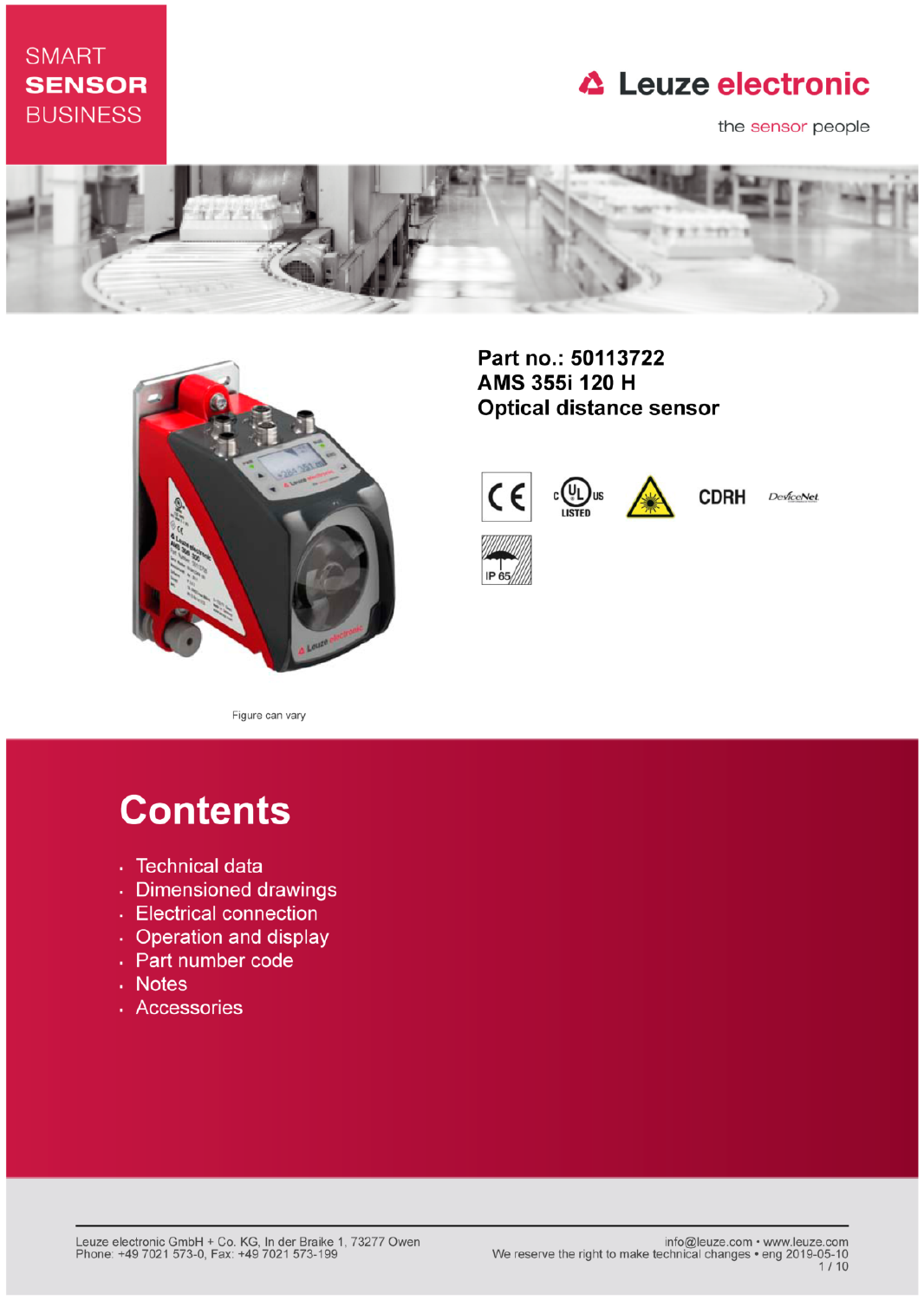### Part no.: 50113722 – AMS 355i 120 H – Optical distance sensor

### **Technical data**

| <b>Basic data</b>                |                                                                                                                                                                                              |  |
|----------------------------------|----------------------------------------------------------------------------------------------------------------------------------------------------------------------------------------------|--|
| Series                           | <b>AMS 300i</b>                                                                                                                                                                              |  |
| Application                      | Collision protection of cranes / gantry cranes<br>Positioning of electroplating plants<br>Positioning of high-bay storage devices<br>Positioning of skillet systems and side-tracking skates |  |
|                                  |                                                                                                                                                                                              |  |
| <b>Functions</b>                 |                                                                                                                                                                                              |  |
| <b>Functions</b>                 | Heating                                                                                                                                                                                      |  |
|                                  |                                                                                                                                                                                              |  |
| <b>Characteristic parameters</b> |                                                                                                                                                                                              |  |
| <b>MTTF</b>                      | 31 years                                                                                                                                                                                     |  |
|                                  |                                                                                                                                                                                              |  |
| <b>Optical data</b>              |                                                                                                                                                                                              |  |
| Light source                     | Laser, Red                                                                                                                                                                                   |  |
| Laser class                      | 2, IEC/EN 60825-1:2007                                                                                                                                                                       |  |
|                                  |                                                                                                                                                                                              |  |
| <b>Measurement data</b>          |                                                                                                                                                                                              |  |
| Measurement range                | 200  120,000 mm                                                                                                                                                                              |  |
| Accuracy                         | 2 mm                                                                                                                                                                                         |  |
| Reproducibility (3 sigma)        | $1.5$ mm                                                                                                                                                                                     |  |
| Max. traverse rate               | $10 \text{ m/s}$                                                                                                                                                                             |  |
|                                  |                                                                                                                                                                                              |  |
| <b>Electrical data</b>           |                                                                                                                                                                                              |  |
| <b>Performance data</b>          |                                                                                                                                                                                              |  |
| Supply voltage U <sub>B</sub>    | $18 \dots 30$ V , DC                                                                                                                                                                         |  |
|                                  |                                                                                                                                                                                              |  |
| <b>Interface</b>                 |                                                                                                                                                                                              |  |
| Type                             | <b>DeviceNet</b>                                                                                                                                                                             |  |
| <b>DeviceNet</b>                 |                                                                                                                                                                                              |  |
| Transmission speed               | 125  500 kBit/s                                                                                                                                                                              |  |
|                                  |                                                                                                                                                                                              |  |
| <b>Connection</b>                |                                                                                                                                                                                              |  |
| Number of connections            | 4 Piece(s)                                                                                                                                                                                   |  |
| <b>Connection 1</b>              |                                                                                                                                                                                              |  |
| Type of connection               | Connector                                                                                                                                                                                    |  |
| Designation on device            | <b>BUS IN</b>                                                                                                                                                                                |  |
| Function                         | <b>BUS IN</b><br>Data interface                                                                                                                                                              |  |
| Thread size                      | M12                                                                                                                                                                                          |  |
| Type                             | Male                                                                                                                                                                                         |  |
| No. of pins                      | 5-pin                                                                                                                                                                                        |  |
| Encoding                         | A-coded                                                                                                                                                                                      |  |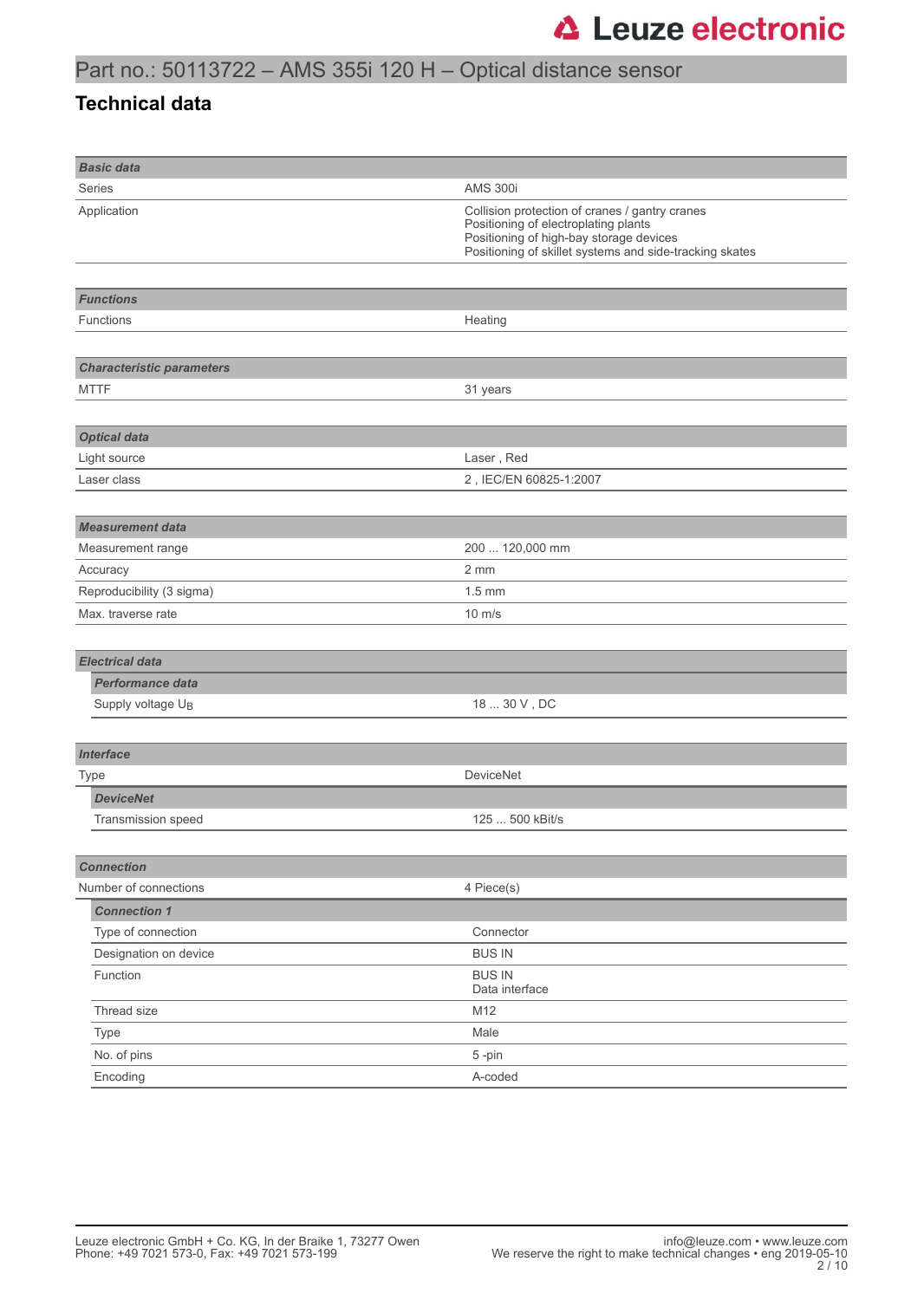### Part no.: 50113722 – AMS 355i 120 H – Optical distance sensor

| <b>Connection 2</b>                |                                   |         |  |
|------------------------------------|-----------------------------------|---------|--|
| Type of connection                 | Connector                         |         |  |
| Designation on device              | <b>BUS OUT</b>                    |         |  |
| Function                           | <b>BUS OUT</b><br>Data interface  |         |  |
| Thread size                        | M12                               |         |  |
| <b>Type</b>                        | Female                            |         |  |
| No. of pins                        | 5-pin                             |         |  |
| Encoding                           | A-coded                           |         |  |
| <b>Connection 3</b>                |                                   |         |  |
| Type of connection                 | Connector                         |         |  |
| Designation on device              | <b>PWR</b>                        |         |  |
| Function                           | PWR / SW IN/OUT<br>Voltage supply |         |  |
| Thread size                        | M12                               |         |  |
| Type                               | Male                              |         |  |
| No. of pins                        | 5-pin                             |         |  |
| Encoding                           | A-coded                           |         |  |
| <b>Connection 4</b>                |                                   |         |  |
| Type of connection                 | Connector                         |         |  |
| Designation on device              | <b>SERVICE</b>                    |         |  |
| Function                           | Service interface                 |         |  |
| Thread size                        | M12                               |         |  |
| Type                               | Female                            |         |  |
| No. of pins                        | 5-pin                             |         |  |
| Encoding                           | A-coded                           |         |  |
|                                    |                                   |         |  |
| <b>Mechanical data</b>             |                                   |         |  |
| Design                             | Cubic                             |         |  |
| Dimension (W x H x L)              | 84 mm x 166.5 mm x 159 mm         |         |  |
| Housing material                   | Metal                             |         |  |
| Net weight                         | 2,450 g                           |         |  |
| Type of fastening                  | Through-hole mounting             |         |  |
|                                    |                                   |         |  |
| <b>Operation and display</b>       |                                   |         |  |
| Type of display                    | LC Display<br>LED                 |         |  |
| Operational controls               | Membrane keyboard                 |         |  |
|                                    |                                   |         |  |
| <b>Environmental data</b>          |                                   |         |  |
| Ambient temperature, operation     | $-30$ 50 °C                       |         |  |
| Ambient temperature, storage       | $-30$ 70 °C                       |         |  |
| Relative humidity (non-condensing) | 90 %                              |         |  |
|                                    |                                   |         |  |
| <b>Certifications</b>              |                                   |         |  |
| Degree of protection               | IP 65                             |         |  |
| Protection class                   | Ш                                 |         |  |
| Certifications                     |                                   | c UL US |  |
|                                    |                                   |         |  |
|                                    |                                   |         |  |

#### *Classification*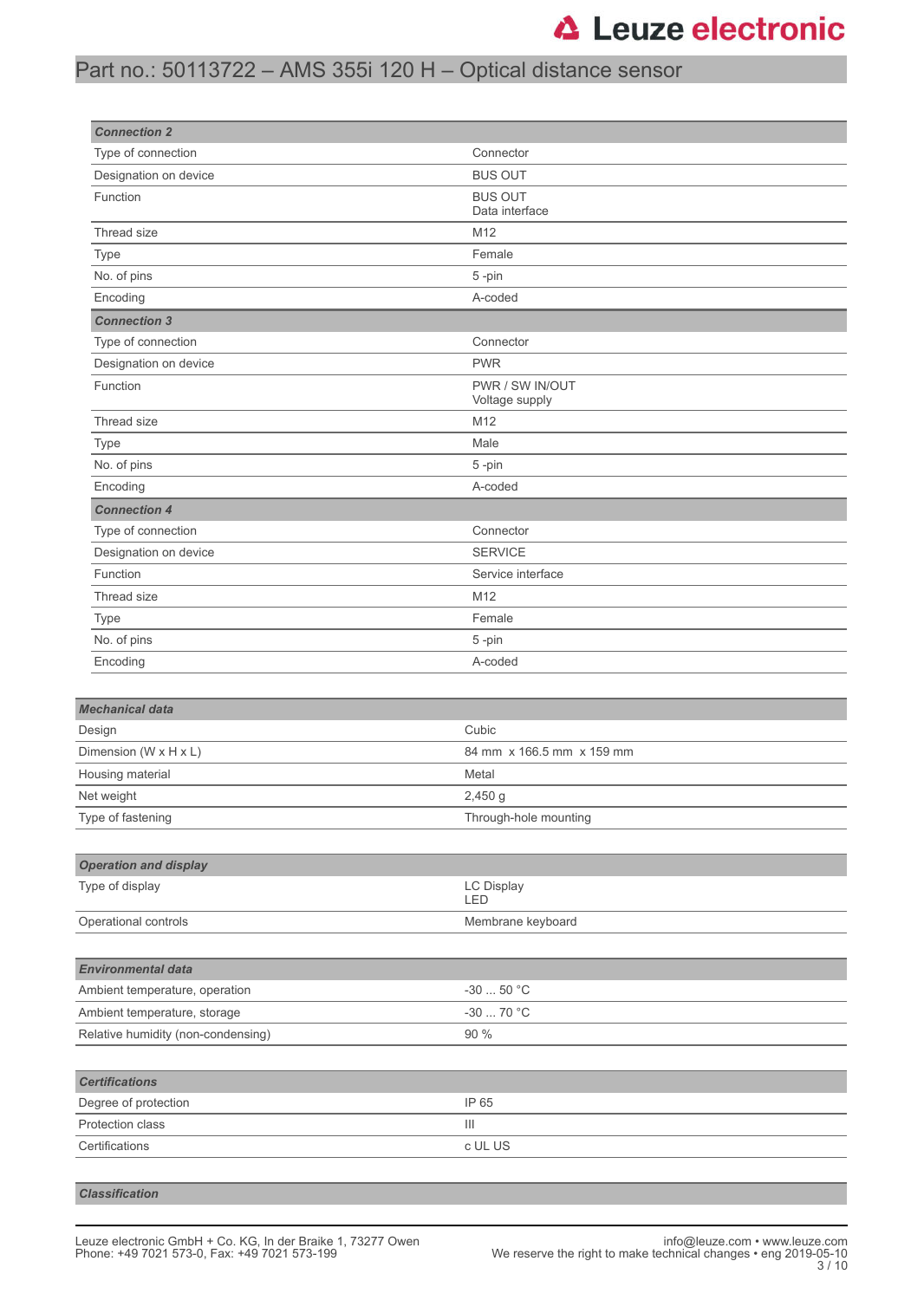### Part no.: 50113722 – AMS 355i 120 H – Optical distance sensor

| Customs tariff number | 90318020 |
|-----------------------|----------|
| eCl@ss 8.0            | 27270801 |
| eCl@ss 9.0            | 27270801 |
| ETIM 5.0              | EC001825 |
| ETIM 6.0              | EC001825 |

### **Dimensioned drawings**

All dimensions in millimeters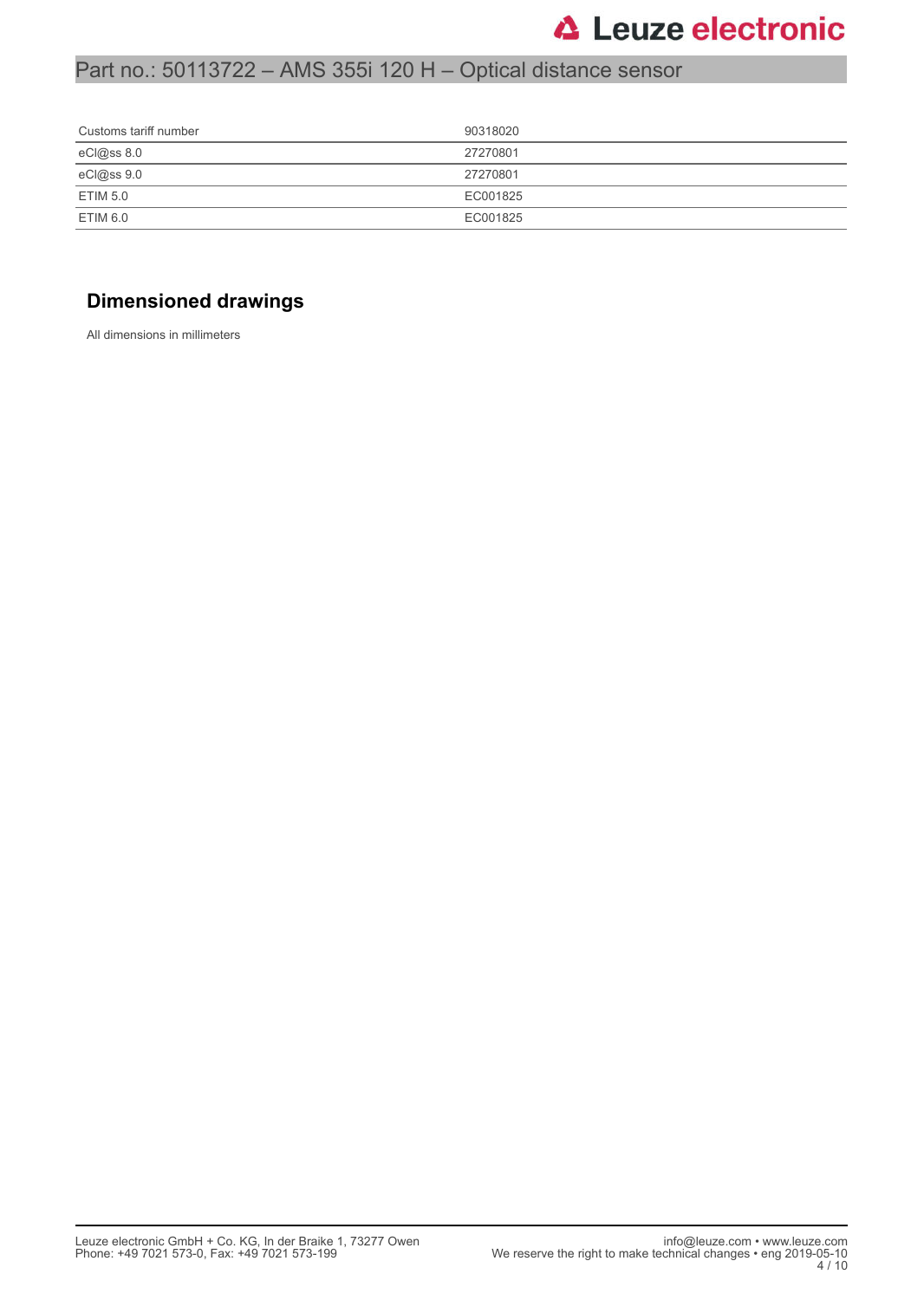Part no.: 50113722 – AMS 355i 120 H – Optical distance sensor



A M 5 screw for alignment

B Knurled nut with WAF 4 hexagon socket and M 5 nut for securing

C Optical axis

D Zero point of the distance to be measured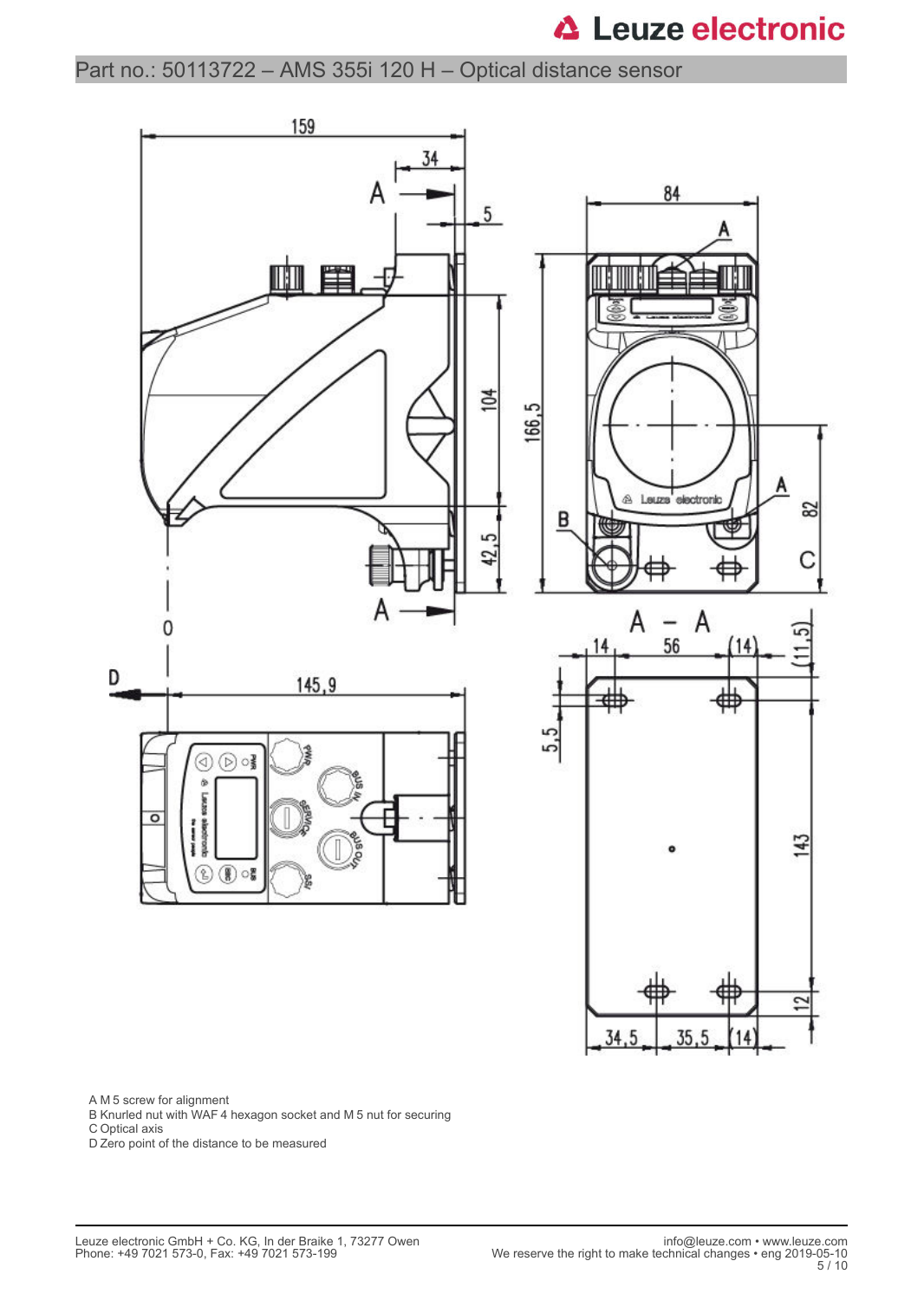### Part no.: 50113722 – AMS 355i 120 H – Optical distance sensor

#### **Electrical connection**

| <b>Connection 1</b> | <b>BUS IN</b>                   |
|---------------------|---------------------------------|
| Type of connection  | Connector                       |
| Function            | <b>BUS IN</b><br>Data interface |
| Thread size         | M <sub>12</sub>                 |
| Type                | Male                            |
| Material            | Metal                           |
| No. of pins         | $5$ -pin                        |
| Encoding            | A-coded                         |

| Pin            | Pin assignment |
|----------------|----------------|
|                | Drain          |
| $\overline{2}$ | V+             |
| 3              | V-             |
| $\overline{4}$ | CAN H          |
| 5              | CAN L          |



| <b>Connection 2</b> | <b>BUS OUT</b>                   |
|---------------------|----------------------------------|
| Type of connection  | Connector                        |
| Function            | <b>BUS OUT</b><br>Data interface |
| Thread size         | M <sub>12</sub>                  |
| Type                | Female                           |
| Material            | Metal                            |
| No. of pins         | $5$ -pin                         |
| Encoding            | A-coded                          |

| Pin            | Pin assignment |
|----------------|----------------|
|                | <b>Drain</b>   |
| $\overline{2}$ | $V +$          |
| 3              | $V -$          |
| $\overline{4}$ | CAN H          |
| 5              | CAN L          |



| <b>Connection 3</b> | <b>PWR</b>                               |
|---------------------|------------------------------------------|
| Type of connection  | Connector                                |
| Function            | <b>PWR / SW IN/OUT</b><br>Voltage supply |
| Thread size         | M <sub>12</sub>                          |
| Type                | Male                                     |
| Material            | Metal                                    |
| No. of pins         | $5$ -pin                                 |
| Encoding            | A-coded                                  |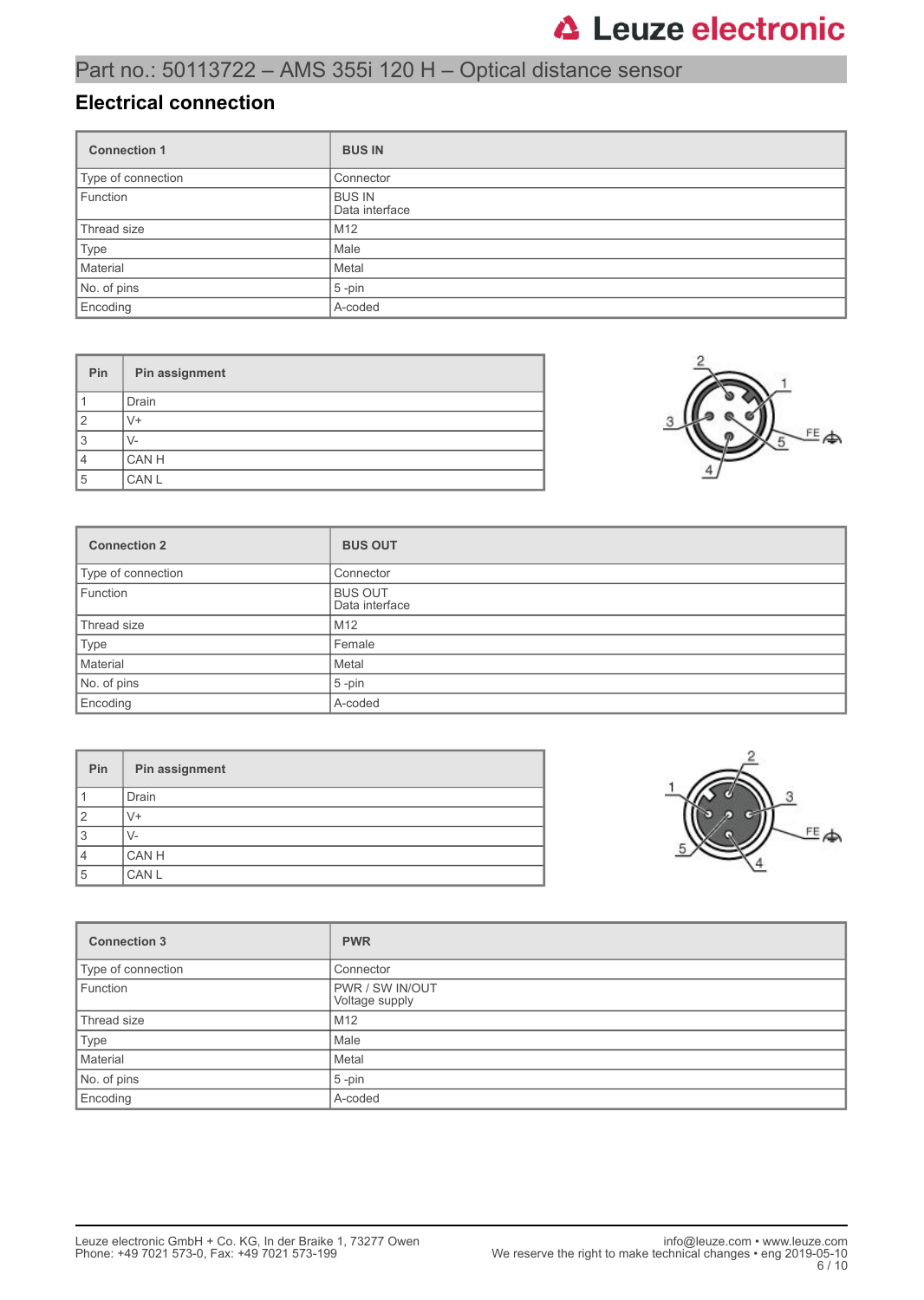### Part no.: 50113722 – AMS 355i 120 H – Optical distance sensor

| Pin | Pin assignment   |
|-----|------------------|
|     | <b>VIN</b>       |
| ◠   | I/O <sub>1</sub> |
| 3   | <b>GND</b>       |
|     | I/O <sub>2</sub> |
| 5   | FE.              |



| <b>Connection 4</b> | <b>SERVICE</b>    |  |
|---------------------|-------------------|--|
| Type of connection  | Connector         |  |
| Function            | Service interface |  |
| Thread size         | M <sub>12</sub>   |  |
| Type                | Female            |  |
| Material            | Metal             |  |
| No. of pins         | $5$ -pin          |  |
| Encoding            | A-coded           |  |

| Pin | Pin assignment   |
|-----|------------------|
|     | n.c.             |
| 12  | <b>RS 232-TX</b> |
| 3   | <b>GND</b>       |
|     | <b>RS 232-RX</b> |
| 5   | n.c.             |



### **Operation and display**

#### LEDs

| <b>LED</b>     |            | <b>Display</b>                  | <b>Meaning</b>                                                           |
|----------------|------------|---------------------------------|--------------------------------------------------------------------------|
|                | <b>PWR</b> | l Off                           | No supply voltage                                                        |
|                |            | Green, flashing                 | Voltage connected / no measurement value output / initialization running |
|                |            | Green, continuous light         | Device OK, measurement value output                                      |
|                |            | Red, flashing                   | Device OK, warning set                                                   |
|                |            | Red, continuous light           | No measurement value output                                              |
|                |            | Orange, continuous light        | No data transmission                                                     |
| $\overline{2}$ | <b>BUS</b> | Off                             | No supply voltage                                                        |
|                |            | Green, flashing                 | No connection to other devices possible                                  |
|                |            | Green, continuous light         | Bus operation ok                                                         |
|                |            | Red, flashing                   | Time-out in bus communication                                            |
|                |            | Red, continuous light           | No communication                                                         |
|                |            | Red/green, flashing alternately | Communication error                                                      |

### **Part number code**

Part designation: **AMS 3XXi YYY Z AAA**

| l AMS<br>-------<br>principle:<br>Jne<br>ratine<br>.<br>easurement system<br>AM.<br>nsolute<br>111<br>ы<br>__ |  |
|---------------------------------------------------------------------------------------------------------------|--|
|---------------------------------------------------------------------------------------------------------------|--|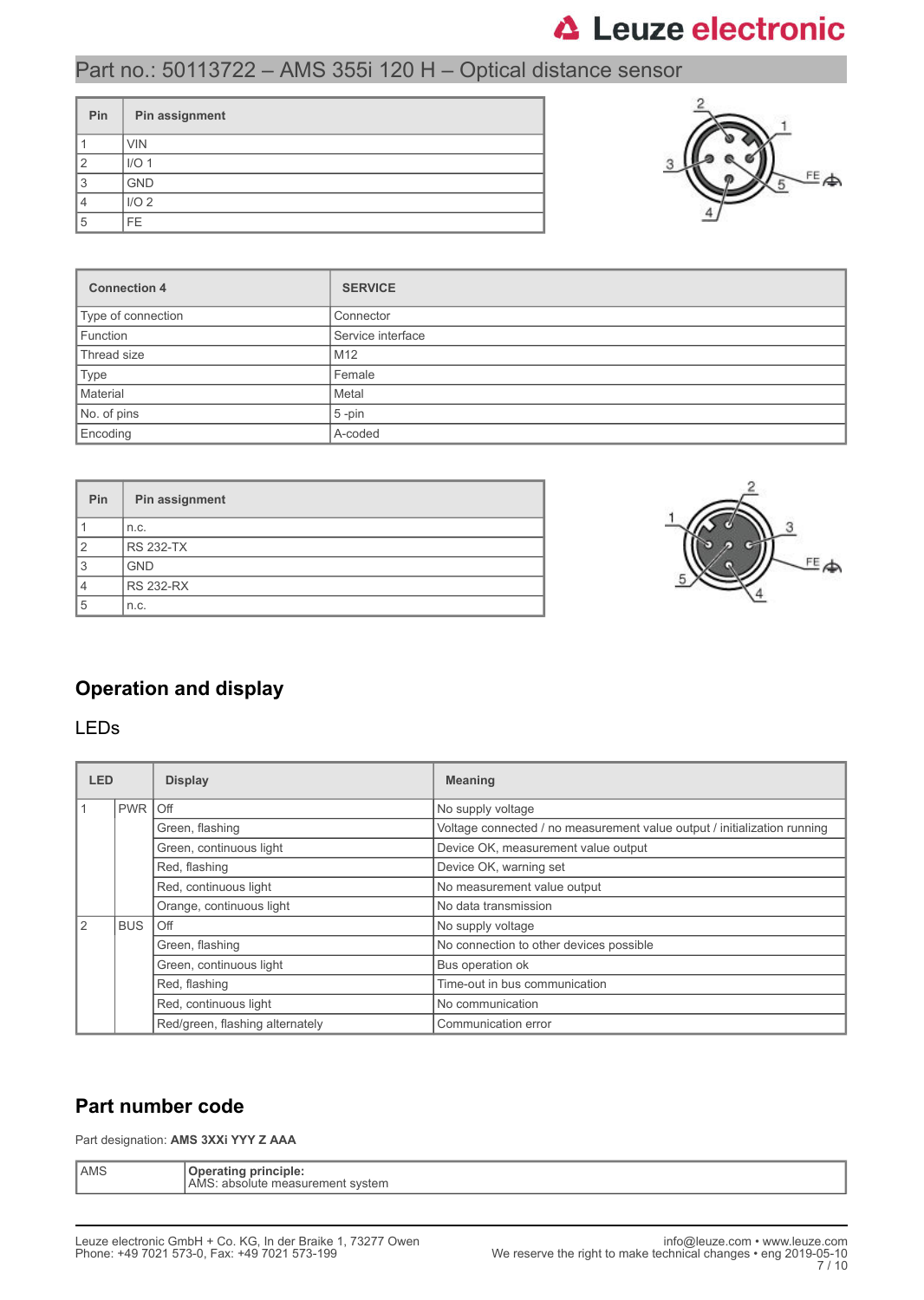### Part no.: 50113722 – AMS 355i 120 H – Optical distance sensor

| l 3XXi | Series/interface (integrated fieldbus technology):<br>300i: RS 422/RS 232<br>301i: RS 485<br>304i: PROFIBUS DP / SSI<br>308i: TCP/IP<br>335i: CANopen<br>338i: EtherCAT<br>348i: PROFINET RT<br>355i: DeviceNet<br>358i: EtherNet/IP<br>384i: Interbus |
|--------|--------------------------------------------------------------------------------------------------------------------------------------------------------------------------------------------------------------------------------------------------------|
| l YYY  | <b>Operating range:</b><br>40: max. operating range in m<br>120: max. operating range in m<br>200: max. operating range in m<br>300: max. operating range in m                                                                                         |
| Ιz     | <b>Special equipment:</b><br>H: with heating                                                                                                                                                                                                           |
| l AAA  | Interface:<br>SSI: with SSI interface                                                                                                                                                                                                                  |

**Note**

A list with all available device types can be found on the Leuze electronic website at www.leuze.com.

#### **Notes**

#### **Observe intended use!**

- This product is not a safety sensor and is not intended as personnel protection.
- The product may only be put into operation by competent persons.
- Only use the product in accordance with its intended use.

#### **WARNING! LASER RADIATION – LASER CLASS 2**

**Never look directly into the beam!** The device satisfies the requirements of IEC 60825-1:2007 (EN 60825-1:2007) safety regulations for a product of **laser class 2** as well as the U.S. 21 CFR 1040.10 regulations with deviations corresponding to "Laser Notice No. 50" from June 24, 2007.

- Never look directly into the laser beam or in the direction of reflected laser beams! If you look into the beam path over a longer time period, there is a risk of injury to the retina.
- Do not point the laser beam of the device at persons!
- Interrupt the laser beam using a non-transparent, non-reflective object if the laser beam is accidentally directed towards a person.
- When mounting and aligning the device, avoid reflections of the laser beam off reflective surfaces!
- CAUTION! Use of controls or adjustments or performance of procedures other than specified herein may result in hazardous light exposure.
- Observe the applicable statutory and local laser protection regulations.
- The device must not be tampered with and must not be changed in any way. There are no user-serviceable parts inside the device. Repairs must only be performed by Leuze electronic GmbH + Co. KG.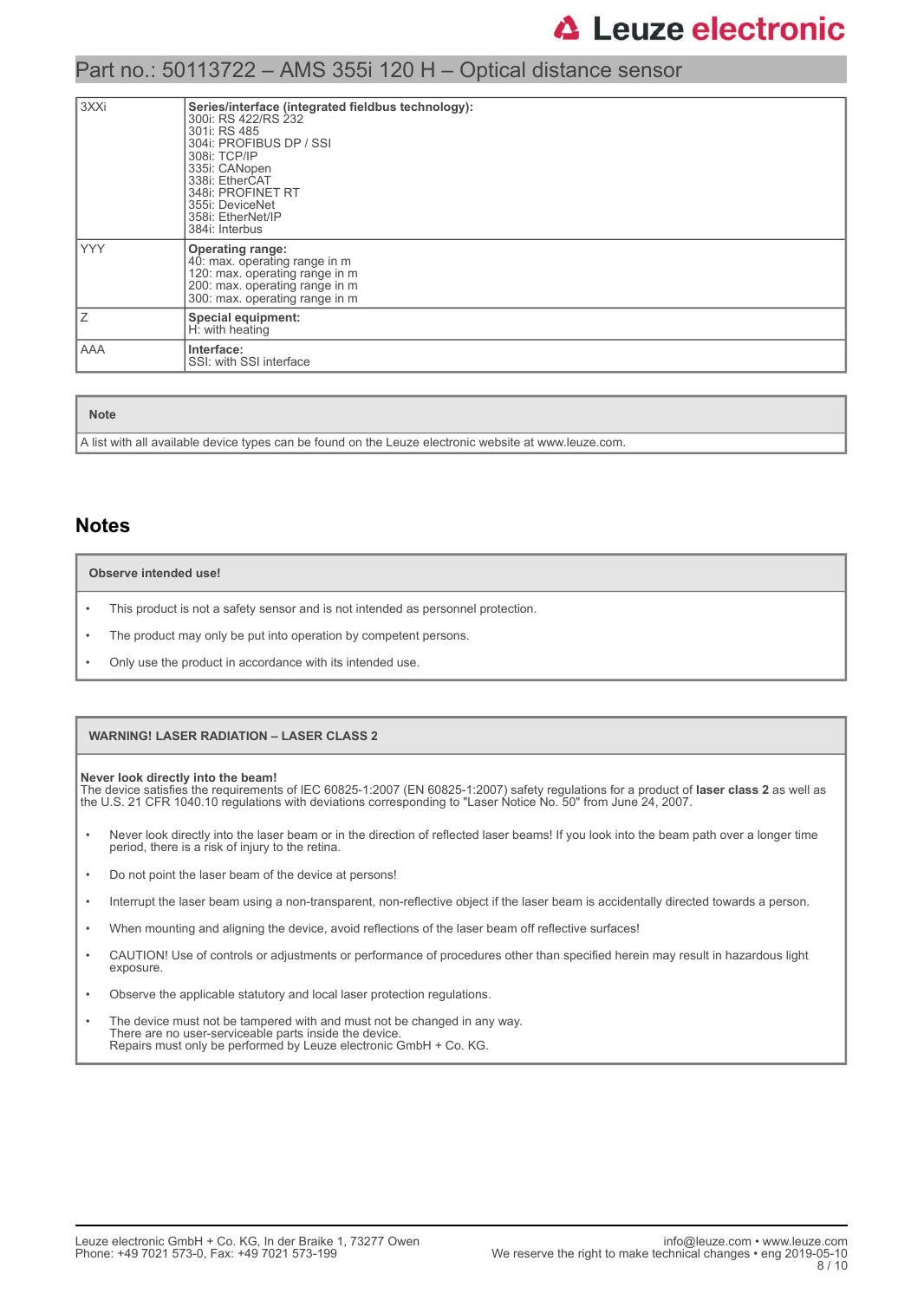### Part no.: 50113722 – AMS 355i 120 H – Optical distance sensor

#### **NOTE**

#### **Affix laser information and warning signs!**

Laser information and warning signs are affixed to the device. In addition, self-adhesive laser information and warning signs (stick-on labels) are supplied in several languages.

- Affix the laser information sheet to the device in the language appropriate for the place of use. When using the device in the US, use the stick-on label with the "Complies with 21 CFR 1040.10" note.
- Affix the laser information and warning signs near the device if no signs are attached to the device (e.g. because the device is too small) or if the attached laser information and warning signs are concealed due to the installation position.
- Affix the laser information and warning signs so that they are legible without exposing the reader to the laser radiation of the device or other optical radiation.
- For UL applications, use is only permitted in Class 2 circuits in accordance with the NEC (National Electric Code).
- Use as safety-related component within the safety function is possible, if the component combination is designed correspondingly by the machine manufacturer.

### **Accessories**

### Connection technology - Connection cables

|        | Part no. | <b>Designation</b>                  | <b>Article</b>     | <b>Description</b>                                                                                                                                         |
|--------|----------|-------------------------------------|--------------------|------------------------------------------------------------------------------------------------------------------------------------------------------------|
| ø<br>W | 50132079 | KD U-M12-5A-<br>V <sub>1</sub> -050 | l Connection cable | Connection 1: Connector, M12, Axial, Female, A-coded, 5-pin<br>Connection 2: Open end<br>Shielded: No<br>Cable length: 5,000 mm<br>Sheathing material: PVC |

### Connection technology - Terminating resistors

| Part no. | <b>Designation</b> | <b>Article</b>  | <b>Description</b>                                                                                                         |
|----------|--------------------|-----------------|----------------------------------------------------------------------------------------------------------------------------|
| 50040099 | <b>TS 01-5-SA</b>  | Terminator plug | Suitable for: DeviceNet, CANopen<br>Connection 1: Connector, M12, Axial, Male, A-coded, 5-pin<br>Function: Bus termination |

### Reflective tapes for distance sensors

| Part no. | <b>Designation</b>         | <b>Article</b>  | <b>Description</b>                                                                                                                                                                                |
|----------|----------------------------|-----------------|---------------------------------------------------------------------------------------------------------------------------------------------------------------------------------------------------|
| 50115021 | Reflexfolie<br>500x500mm-H | Reflector       | Supply voltage: 230 V, AC<br>Design: Rectangular<br>Reflective surface: 500 mm x 500 mm<br>Base material: Aluminum<br>Fastening: Mounting plate, Through-hole mounting<br>Special design: Heating |
| 50104362 | Reflexfolie<br>500x500mm-S | Reflective tape | Design: Rectangular<br>Reflective surface: 500 mm x 500 mm<br>Chemical designation of the material: PMMA<br>Fastening: Adhesive                                                                   |